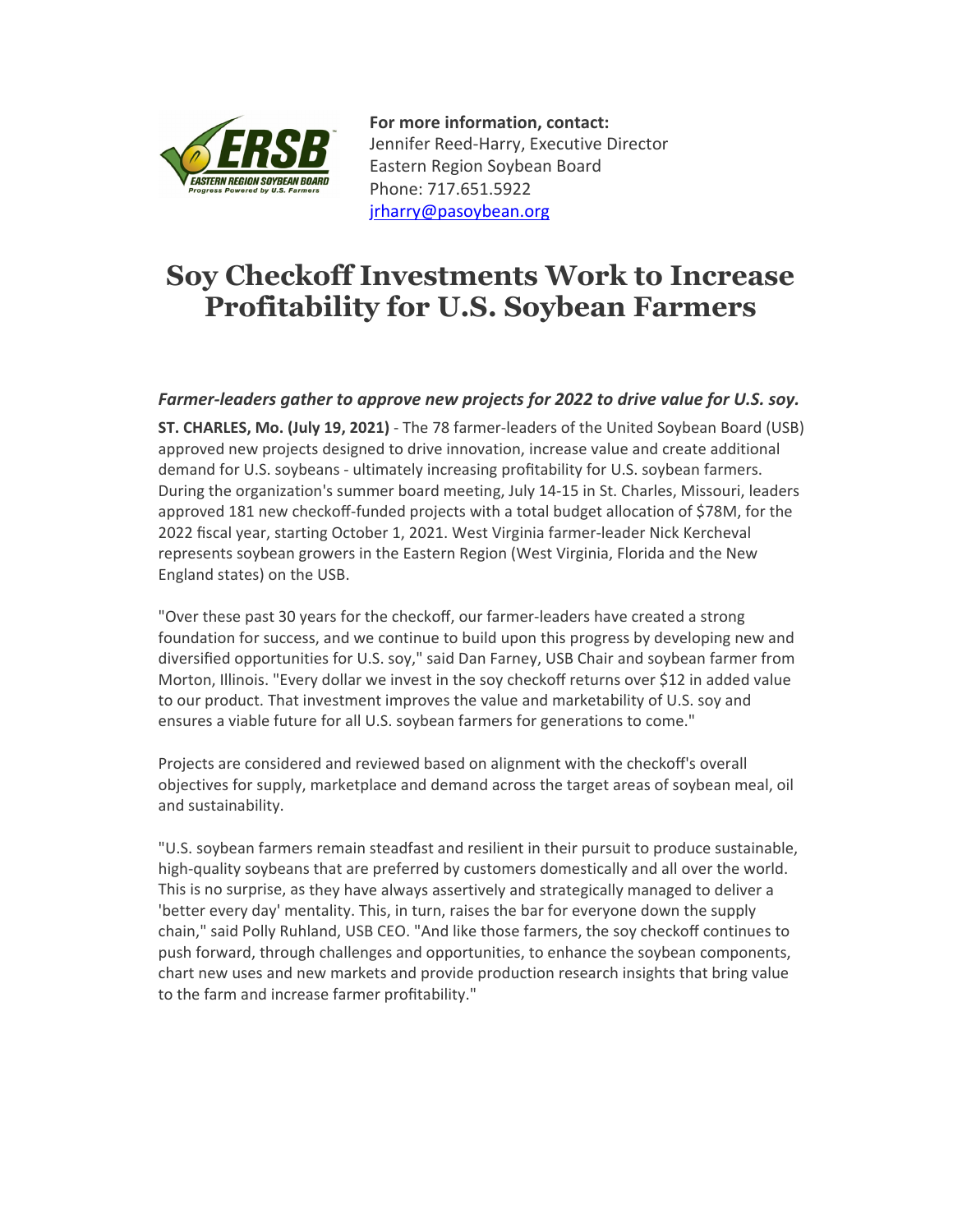Investments prioritized across target areas by USB's farmer‐leaders include the following examples:

- **Supply Oil:** This includes a focus on recouping lost demand in the edible soy oil market and expanding to markets elsewhere by supplying high oleic soybean oil. For example, to expand the high oleic/low linolenic germplasm, USB investments are focused on building a foundation of material containing the four genes needed for these soybean varieties. It offers the food market and industrial end‐users a high‐ value, market-driven and functional soybean oil, while offering a solution to trans-fats food labeling rules. With the intent to increase profits for growers by offering a value‐ added product, these non‐GMO SOYLEIC™ traits will be bred to further yield increases, defensive packages, herbicide tolerance and varieties that are ready for scaling and commercialization. USB will invest up to \$16.9 million across 65 projects in the Supply Action Team across meal, oil and sustainability.
- **Marketplace Sustainability:** This includes a focus on driving the sustainability and transparency attributes of U.S. soy to meet end user demand. For example, USB is exploring the potential of building traceable supply chains through a credible, accurate, and trustworthy tool. As part of this model, farmers would exercise control of their farm data, while providing assurance to domestic and international buyers that products containing U.S. soy are not associated with various negative environmental impacts. Additional considerations that USB is analyzing include tracking progress against companies' responsible sourcing commitments and identifying soy farmers aligned with their responsible sourcing goals. USB will invest up to \$11.4 million across 37 projects in the Marketplace Action Team across meal, oil and sustainability.
- **Demand Meal:** This includes a focus on ensuring that soy's No. 1 customer, animal agriculture, remains a vibrant industry. Animal protein demand ultimately drives growth in U.S. soybean meal sales due to it being a high-quality feed ingredient that's rich in amino acids and other nutritional characteristics. For example, driven primarily by animal agriculture demand, the soy checkoff is accelerating work in animal and aquaculture health and nutrition to build demand and create preference for U.S. soy. The soy checkoff also works with partners on soybean quality improvement to meet animal agriculture demand and to better understand regional variation in soybean composition for diverse end uses. In addition, the soy checkoff also partners with United Soybean Export Council, World Initiative for Soy in Human Health, USA Poultry and Egg Export Council and U.S. Meat Export Federation to grow overseas demand for soy and value‐added soy products like meat and poultry. USB will invest up to \$49.7 million across 79 projects in the Demand Action Team across meal, oil and sustainability.

"The shared goal of all selected proposals is to strengthen U.S. soy's reputation and competitive advantage when it comes to nutrition, quality and sustainability," said Farney. "I'm proud of our farmer‐leaders and the work they've done to maximize profitability for all U.S. soybean farmers."

Visit unitedsoybean.org to learn about key investments made on behalf of soybean farmers.

## *About United Soybean Board*

United Soybean Board's 78 volunteer farmer‐directors work on behalf of all U.S. soybean farmers to achieve maximum value for their soy checkoff investments. These volunteers invest and leverage checkoff funds in programs and partnerships to drive soybean innovation beyond the bushel and increase preference for U.S. soy. That preference is based on U.S. soybean meal and oil quality and the sustainability of U.S. soybean farmers. As stipulated in